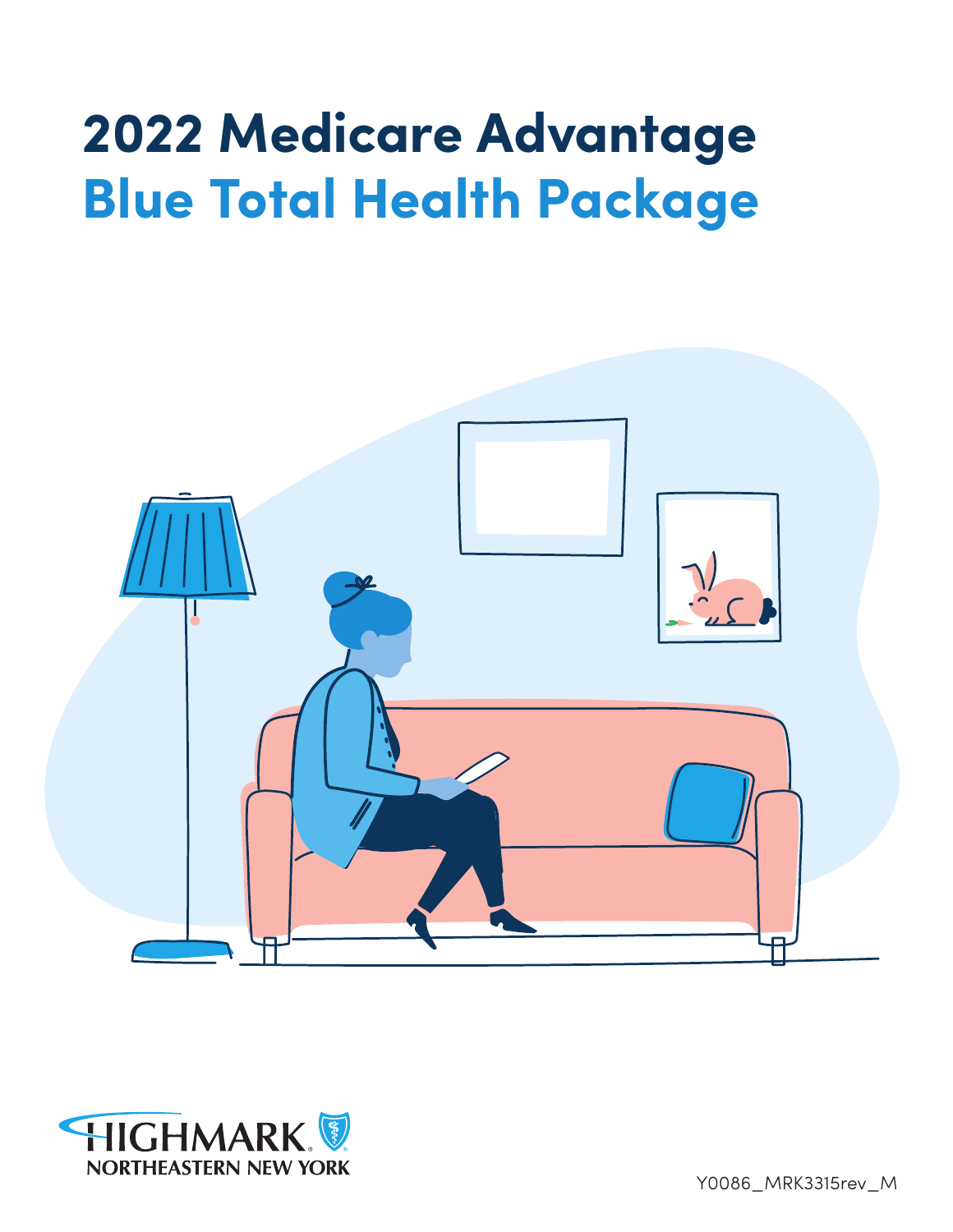# **Blue Total Health package**

**Get the benefit of our exclusive Blue Total Health package. We provide you with the additional benefits and preventive services you want and need to live a healthy lifestyle. This exclusive benefits package includes coverage for dental, hearing, vision, over-the-counter drugs and supplies, and more.**

**Tiered benefit packages** offer simplicity when selecting a comprehensive plan personalized to meet your unique needs. Our portfolio presents different benefit levels categorized into **Basic**, **Standard**, and **Premium** tiers.

| <b>Basic</b>                           | <b>Standard</b>                         | <b>Premium</b>                      |
|----------------------------------------|-----------------------------------------|-------------------------------------|
|                                        | Freedom (HMO) <sup>2</sup>              | Freedom Plus (HMO) <sup>2</sup>     |
| <b>Freedom Basic (PPO)<sup>1</sup></b> | Freedom Value (HMO) <sup>2</sup>        | Senior Blue 652 (HMO) <sup>2</sup>  |
|                                        | <b>Freedom Nation (PPO)<sup>1</sup></b> | Forever Blue 770 (PPO) <sup>1</sup> |

# **Table of contents**

<sup>1</sup> If you see a participating Medicare Advantage PPO Network Sharing Program provider outside of the service area, you pay your in-network copay. If you receive care from out-of-network providers, your cost may be higher.

<sup>&</sup>lt;sup>2</sup> You must receive all care from plan providers, with limited exceptions.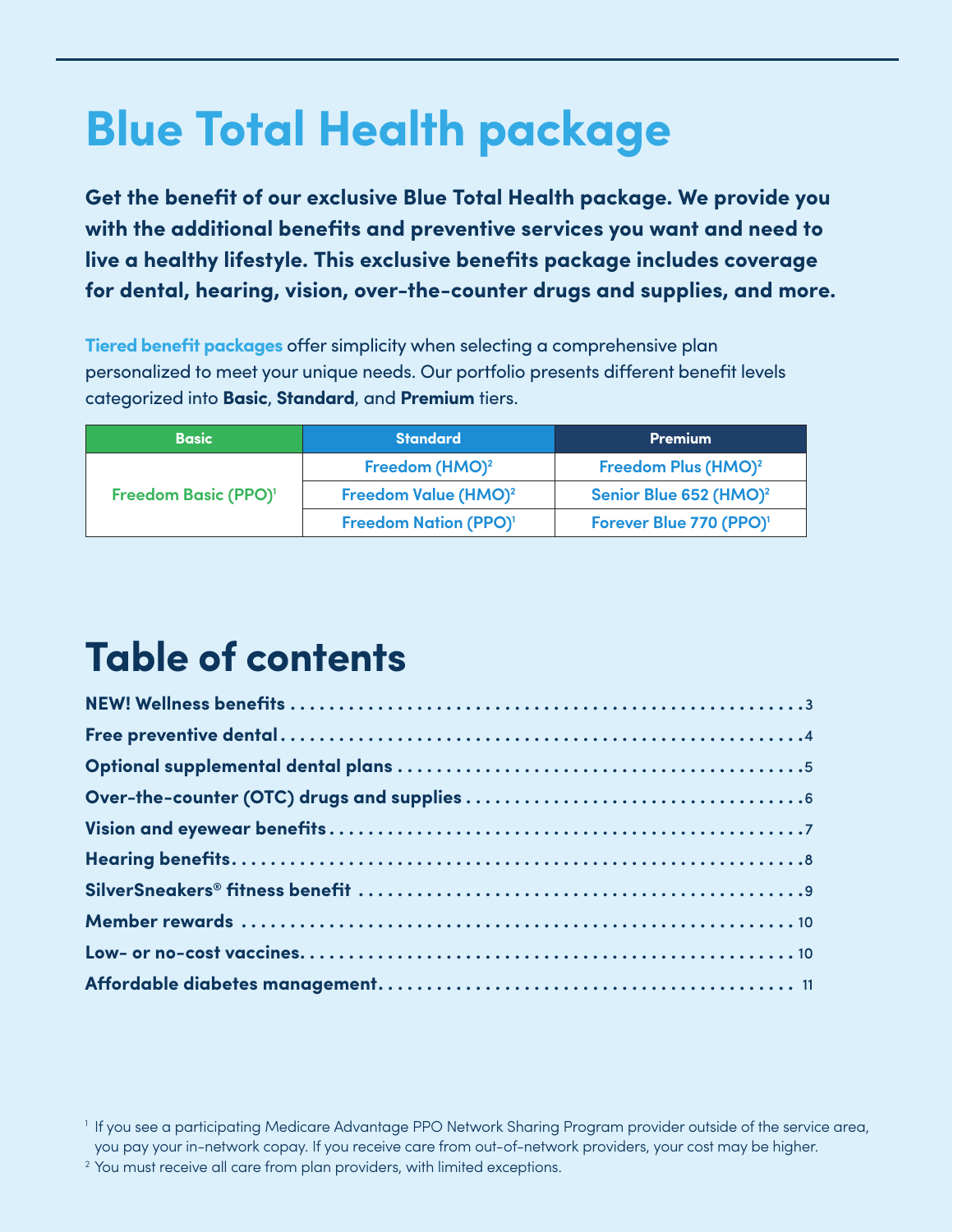

All Medicare Advantage plans cover the same chiropractic and acupuncture services as Original Medicare covers, and more. Your Highmark Blue Shield of Northeastern New York Medicare Advantage plan goes beyond this coverage — to give you routine chiropractic visits and an acupuncture and massage therapy allowance.

#### **Routine chiropractor visits**

Get coverage for routine chiropractic visits through a participating provider.

|                         | <b>Basic</b> | <b>Standard</b> | <b>Premium</b> |
|-------------------------|--------------|-----------------|----------------|
| Copay                   | <b>S20</b>   | S20             | S20            |
| <b>Number of visits</b> | 3 per year   | 6 per year      | 12 per year    |

#### **Acupuncture and massage therapy**

Receive an annual combined allowance toward reimbursement for acupuncture and massage therapy visits.

|                         | Basic. | <b>Standard</b> | <b>Premium</b> |
|-------------------------|--------|-----------------|----------------|
| <b>Annual allowance</b> | S100   | \$250           | <b>S500</b>    |

#### **No network restrictions**

You can see any acupuncture or massage therapy provider you choose. Schedule your appointment and pay the provider in full at the time of service. Then, submit a Medicare Advantage acupuncture/massage therapy reimbursement form, itemized bill, and paid receipt to Highmark Blue Shield of Northeastern New York. You'll receive a check for the cost of your covered services up to your annual allowance.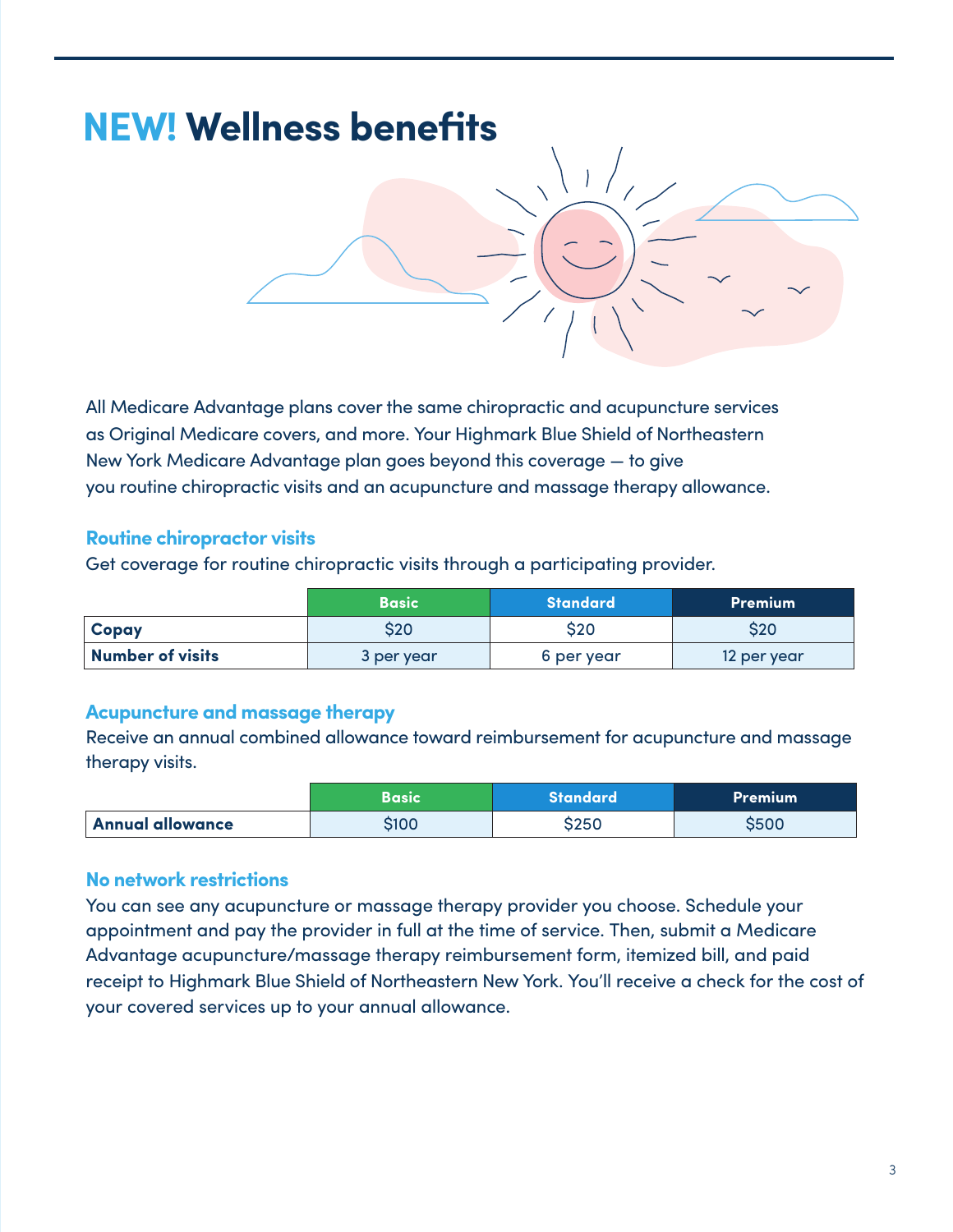### **Free preventive dental**



All of our Medicare Advantage plans include preventive dental coverage at no additional monthly cost. We're here to help you maintain a healthy smile.

#### **No network restrictions**

With no dental network, you can see any dentist you choose. Schedule your dental appointment and pay the provider in full at the time of service. Then, submit a Medicare Advantage dental reimbursement form, itemized bill, and paid receipt to us. You will receive a check for the cost of your covered services minus your plan copay.

#### **Coverage for routine cleanings and care**

Preventive dental covers routine cleanings including periodontal cleaning, exams, and one set of X-rays annually.

|                                                                  | <b>What you need to know</b>               |                                           |                                           | What your dentist needs to know                                   |
|------------------------------------------------------------------|--------------------------------------------|-------------------------------------------|-------------------------------------------|-------------------------------------------------------------------|
|                                                                  | <b>Basic</b>                               | <b>Standard</b>                           | <b>Premium</b>                            |                                                                   |
| <b>Routine/periodontal</b><br>cleaning                           | \$20 copay<br>per service<br>one per year  | \$15 copay<br>per service<br>two per year | \$15 copay<br>per service<br>two per year | <b>Cleaning: D1110, D4910</b>                                     |
| Oral exam                                                        | $$20$ copay<br>per service<br>one per year | \$15 copay<br>per service<br>two per year | \$15 copay<br>per service<br>two per year | Exams: D0120, D0150, D0180, D0190                                 |
| X-rays:<br>four bitewings or one<br>full-mouth X-ray per<br>year | \$20 copay<br>per service                  | \$15 copay<br>per service                 | \$15 copay<br>per service                 | Bitewings: D0270, D0272, D0273, D0274<br>Full-mouth X-rays: D0330 |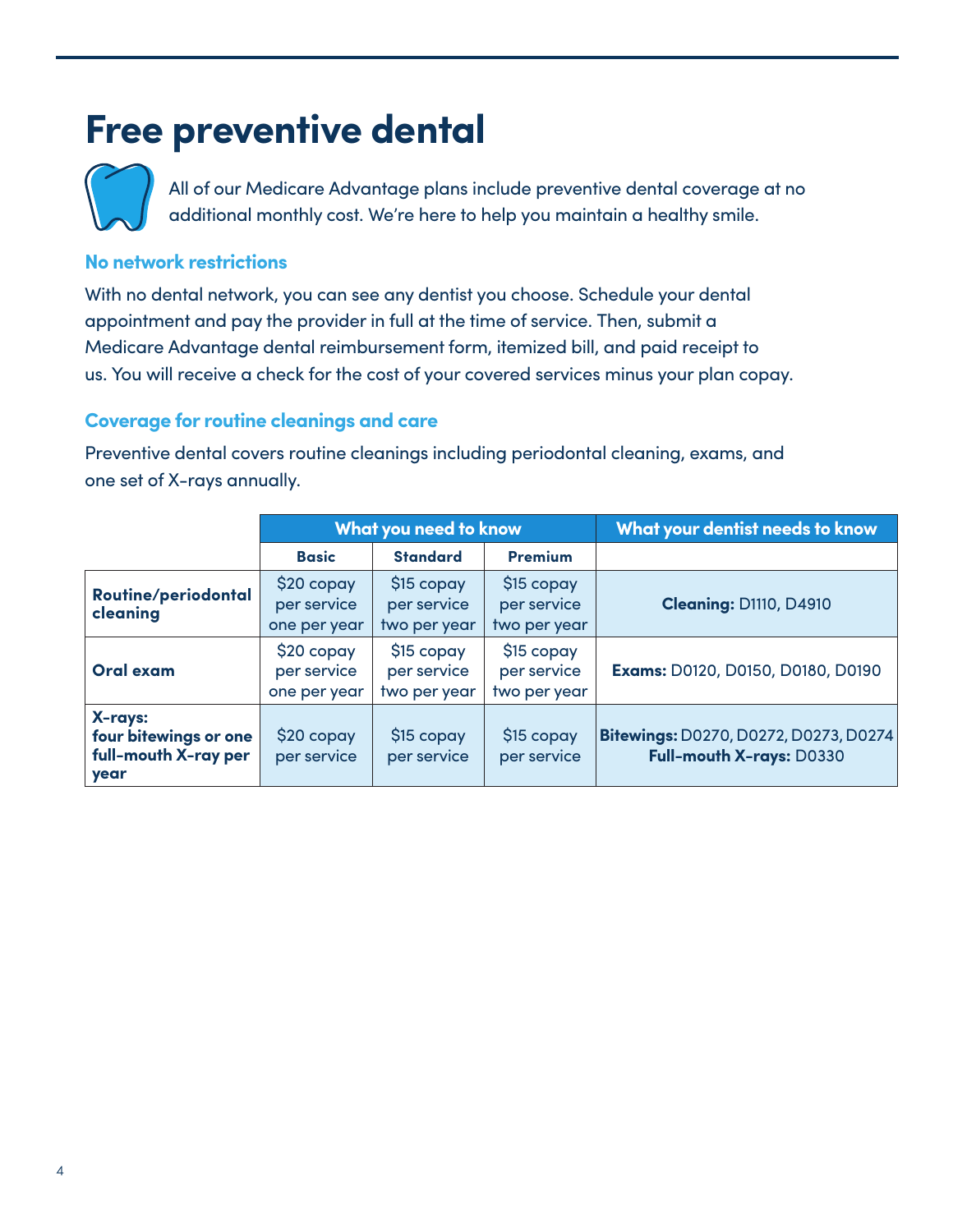# **Optional supplemental dental plans**

If you need additional dental coverage, we have two optional supplemental dental plans available at an additional premium to meet your unique needs.

|                                       | <b>Basic optional</b><br>supplemental<br>dental | <b>Enhanced</b><br>supplemental<br>dental |
|---------------------------------------|-------------------------------------------------|-------------------------------------------|
| <b>Premium</b>                        | \$13                                            | \$24                                      |
| Annual maximum allowance <sup>3</sup> | \$500                                           | \$1,000                                   |
| <b>Diagnostic services</b>            | 50%                                             | 50%                                       |
| <b>Restorative services</b>           | 50%                                             | 50%                                       |

In addition to preventive dental, optional supplemental dental plans cover:

#### **Diagnostic services, including:**

- Problem-focused oral exams
- Additional oral imaging
- Oral pathology
- Intraoral periapical and occlusal X-rays
- Emergency palliative treatment of dental pain
- Laboratory testing and examinations

#### **Restorative services, including:**

- Crowns
- Amalgam restorations
- Composite resin restorations
- Root canals
- Cementing and recementing of crowns
- Apicoectomy
- Periodontics
- Uncomplicated extractions
- General anesthesia
- Oral surgery
- Emergency palliative treatment of dental pain
- Denture repairs adjustments (new dentures not covered)

<sup>&</sup>lt;sup>3</sup> Services include an annual maximum allowance. This means we pay up until a certain amount for those services every year.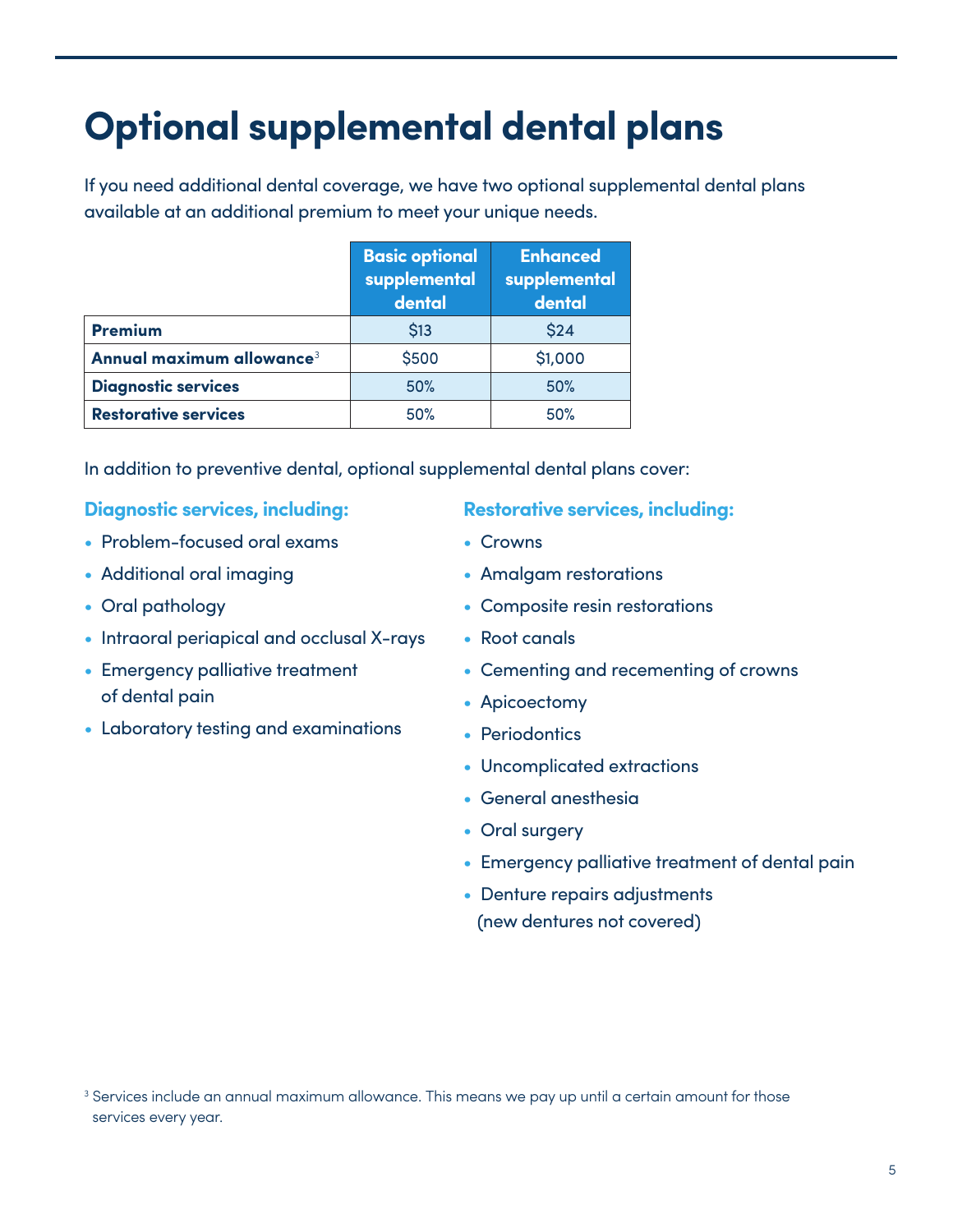# **Over-the-counter (OTC) drugs and supplies**



Your OTC benefit provides you an allowance every three months<sup>4</sup> to spend on a wide range of items that will be conveniently mailed to your home. Ordering is quick and easy with four different options — online, mail-in order form, mobile app, or by phone.

|                         | <b>Basic</b> | <b>Standard</b>  | Premium          |
|-------------------------|--------------|------------------|------------------|
| Quarterly OTC allowance | Not covered  | \$25 per quarter | \$35 per quarter |
|                         |              |                  |                  |

Note: Freedom Plus (HMO) offers the Standard tier benefit option.

#### **Sample of your available OTC products**

| <b>Allergy care</b><br>(allergy tablets, saline nasal spray)                          | <b>Incontinence supplies</b><br>(A+D ointment, flushable wipes,<br>washcloth with lanolin) |
|---------------------------------------------------------------------------------------|--------------------------------------------------------------------------------------------|
| <b>Dental and denture care</b>                                                        | <b>Pain relievers and fever reducers</b>                                                   |
| (Pepsodent toothpaste, denture cream)                                                 | (acetaminophen, ibuprofen)                                                                 |
| Diabetes care                                                                         | <b>Personal care</b>                                                                       |
| (diabetic socks, glucose tablets)                                                     | (hand sanitizer, procedural face mask)                                                     |
| <b>Diagnostics</b>                                                                    | <b>Sun care</b>                                                                            |
| (thermometer)                                                                         | (sunscreen)                                                                                |
| Eye and ear care                                                                      | <b>Supports and braces</b>                                                                 |
| (artificial tears, cotton-tipped swabs)                                               | (elastic knee support, carpal tunnel brace)                                                |
| <b>Fall prevention</b>                                                                | Vitamins and minerals                                                                      |
| (nonskid bath mat, night light)                                                       | (multivitamins, fish oil)                                                                  |
| <b>First aid</b><br>(hydrogen peroxide, triple antibiotic<br>ointment, first-aid kit) |                                                                                            |

 $4$  You're eligible to receive an allowance each quarter of the plan year. Unused dollars will roll over from one quarter to the next. OTC supplies can only be ordered from the OTC Fulfillment Center. **Applies to Standard and Premium tiers only; not covered in Basic tier**.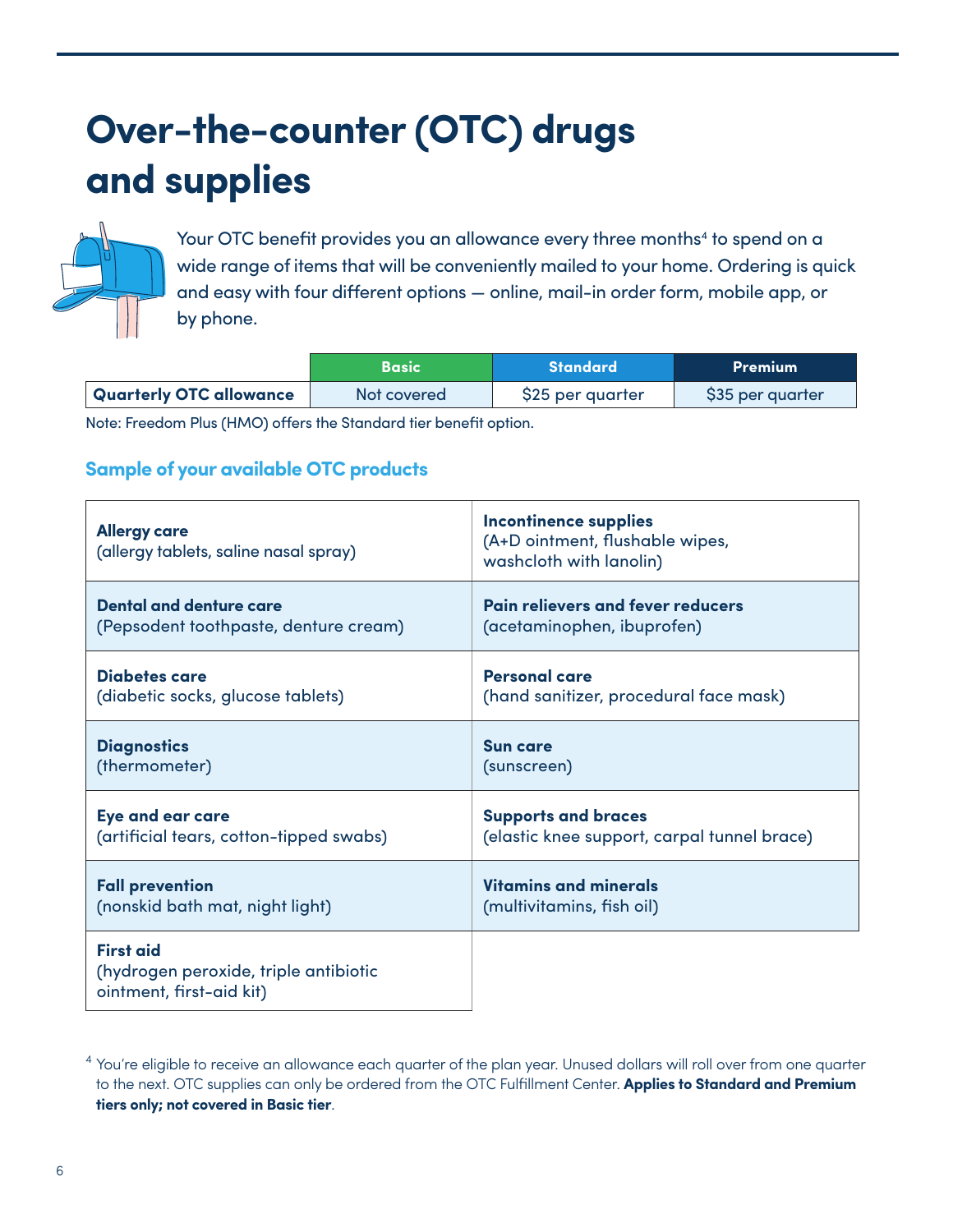## **Vision and eyewear benefits**



We offer a network of vision providers and vision benefits to make sure you're seeing and looking your best.

|                                              | <b>Basic</b> | <b>Standard</b>                 | <b>Premium</b>                  |
|----------------------------------------------|--------------|---------------------------------|---------------------------------|
| Allowance on frames,<br>lenses, and contacts | Not covered  | <b>S100</b><br>annual allowance | <b>S200</b><br>annual allowance |
| Routine eye exam                             | S25          | \$25                            | \$25                            |

Note: Freedom Plus (HMO) offers the Standard tier benefit option.

#### **All our Medicare Advantage plans include coverage for:**

- Annual routine eye exam
- Glasses or contacts after cataract surgery
- Glaucoma screening
- Diagnostic eye exam
- Diabetic retinal eye exam

#### **You can use your eyewear allowance dollars to purchase:**<sup>5</sup>

- Contacts (conventional or disposable)
- Frames
- Lenses (single vision, bifocal, trifocal, lenticular)
- Lens enhancements (antireflective coating, tint, or scratch-resistance)

Visit **davisvision.com/members** and choose *Find an Eye Care Professional* to find Davis Vision network providers.

#### **PPO out-of-network reimbursement**

There may be times when a retailer doesn't participate with our plan. We provide an out-of-network reimbursement solution when you're purchasing vision materials so you can make the most of your benefits.

 $^5$  Vision allowance, routine eye exam, and glasses or contacts after cataract surgery must be with a Davis provider in order to be in-network.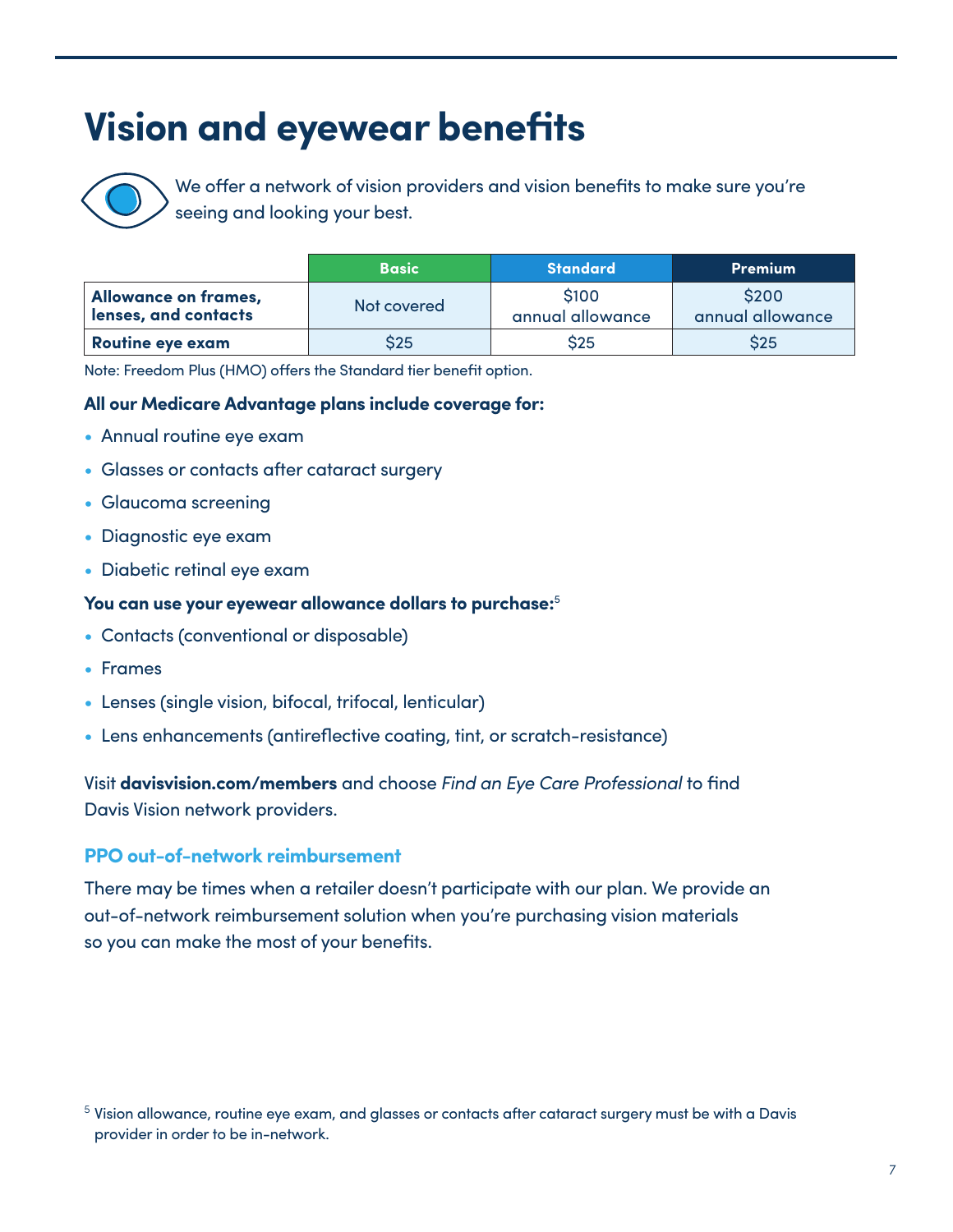# **Hearing benefits®**



We give you hearing benefits and savings on hearing devices through TruHearing®, one of the leading providers of hearing services.

Hearing aids can be expensive, an average of \$2,700 per aid, but your benefit makes addressing hearing loss more affordable with copayments of \$999 or less.

|                      | <b>Basic</b> | <b>Standard</b> | <b>Premium</b>                                    |
|----------------------|--------------|-----------------|---------------------------------------------------|
| <b>Hearing aids</b>  | Not covered  |                 | \$699 or \$999 per unit   \$599 or \$899 per unit |
| Routine hearing exam | Not covered  | S45             | S45                                               |

#### **Personalized care**

Receive expert care from our team of helpful professionals.

#### **State-of-the-art technology**

Experience the latest advances in hearing technology.

#### **Help along the way**

Get started on the journey to better hearing with confidence.

Plans may also include:

- First year of follow-up provider visits
- 60-day trial period
- 3-year extended warranty
- 80 batteries per aid for non-rechargeable models

<sup>6</sup> **Applies to Standard and Premium tiers only; not covered in Basic tier**.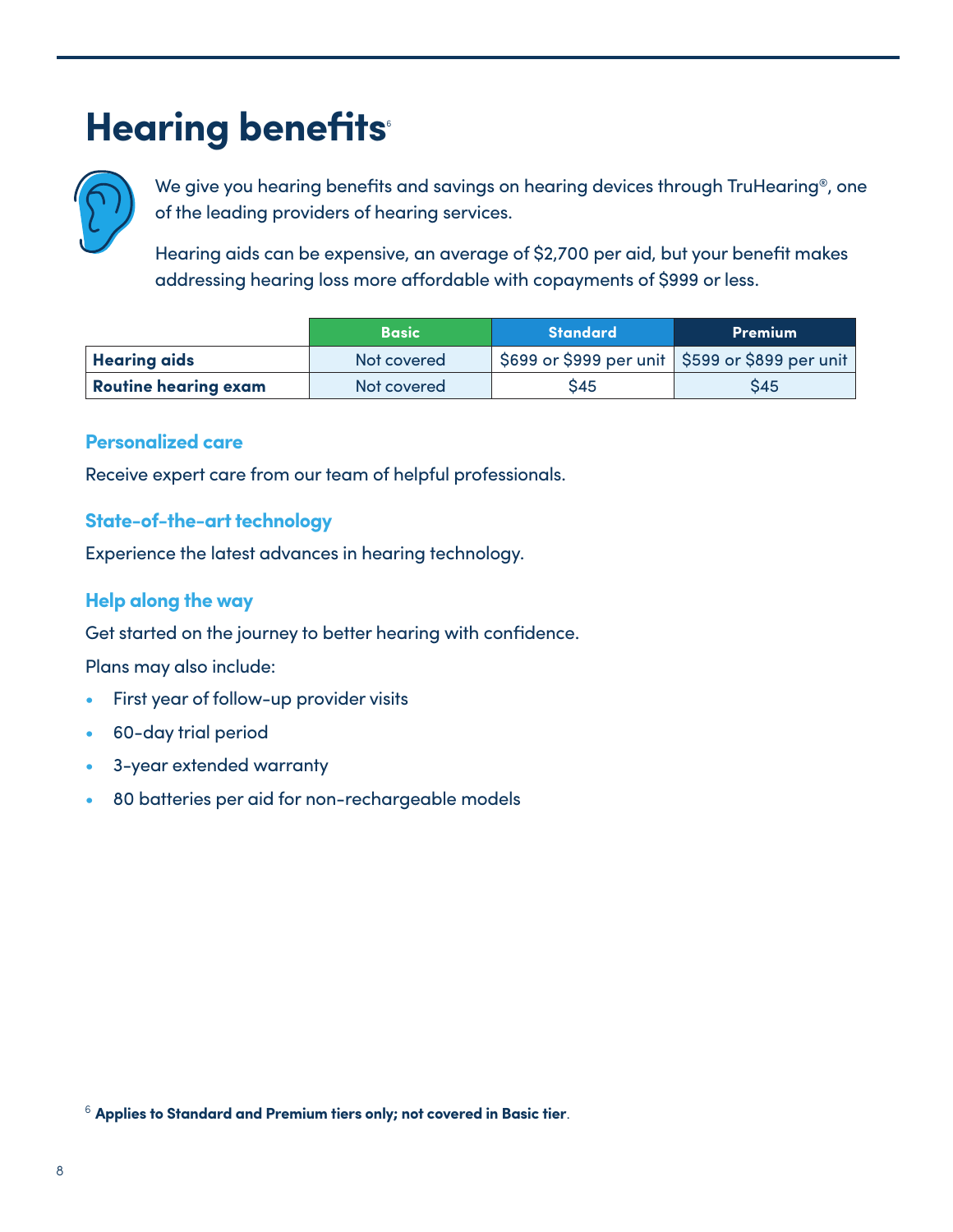### **SilverSneakers fitness benefit**



We're here to help you lead a healthy lifestyle. That's why we partner with SilverSneakers to give you access to the nation's leading fitness benefit for seniors. It's available at no additional cost so you can stay active on your own terms.

#### **This fitness benefit includes:**

- Memberships to thousands of fitness locations across the nation<sup>7</sup>  $-$  visit as many as you want!
- Group exercise classes<sup>8</sup> designed to improve muscular strength and endurance, mobility, flexibility, range of motion, balance, agility, and coordination
- Fun activities held outside the gym8
- SilverSneakers On-Demand™ online workout videos that feature tips on fitness and nutrition
- SilverSneakers GO™ mobile app with workout programs, location finder, and more



<sup>7</sup> Participating locations are not owned or operated by Tivity Health, Inc., or its affiliates. Use of these locations and amenities are limited to terms and conditions of their basic membership. Facilities and amenities vary by participating location.

<sup>8</sup> Membership includes SilverSneakers instructor-led group fitness classes. Some locations offer members additional classes. Classes vary by location.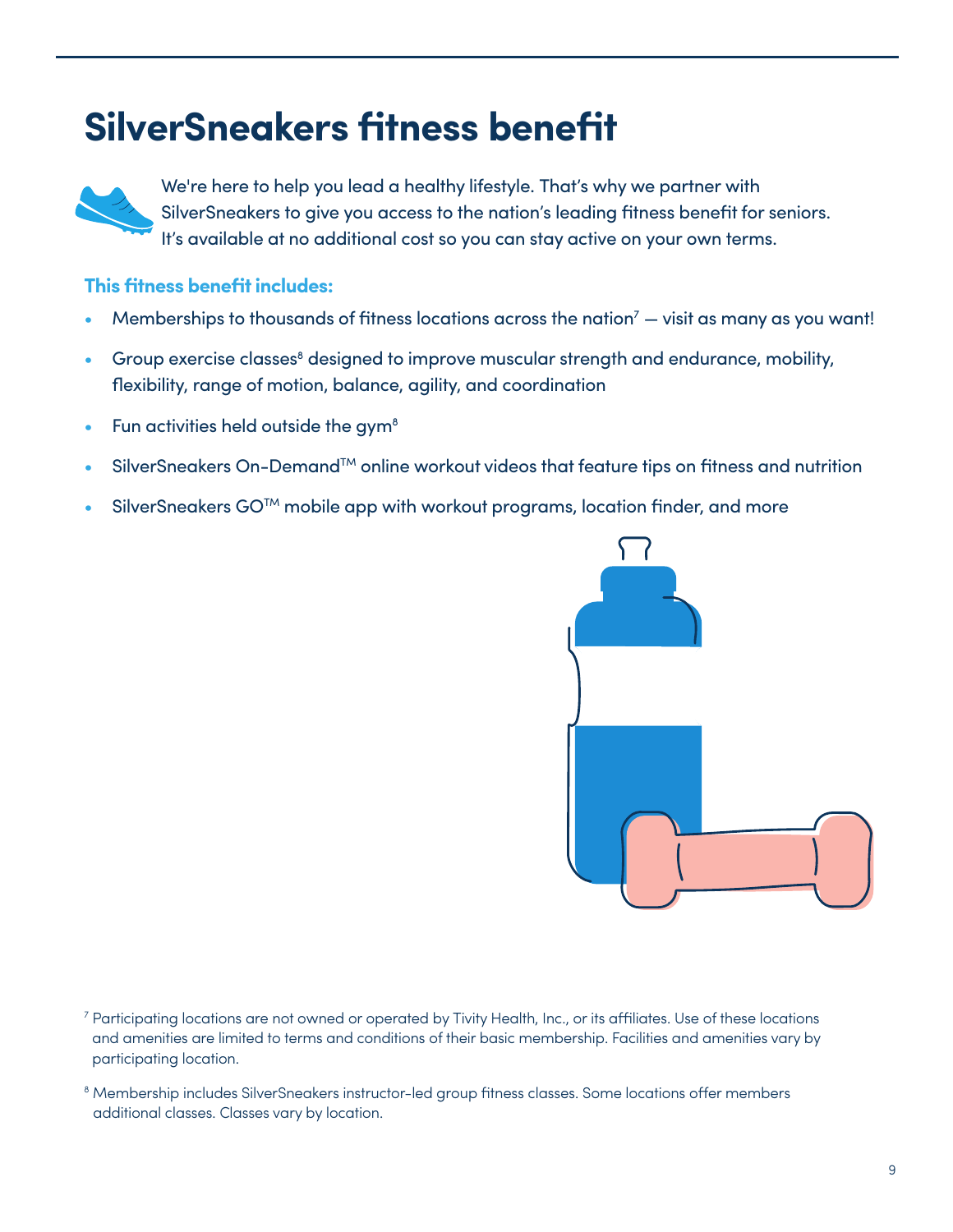### **Member rewards**



Preventive health is important to your overall well-being. That's why you'll receive a \$20 Prepaid Card<sup>9</sup> with our rewards program after receiving each of these preventive services:

- Annual wellness visit
- Colorectal cancer screening<sup>10</sup>
- Breast cancer screening<sup>10</sup>

#### **Your annual wellness visit**

Take advantage of this important no-cost service! Different from a physical exam, this conversation with your doctor provides an opportunity to review your health history and any existing issues, determine possible future concerns, and make a plan for prevention or management.

### **Low- or no-cost vaccines**

It's safer, easier, and more cost-effective to prevent health issues than to treat them. That's why we offer low or no-cost preventive vaccines.<sup>11</sup>

\$0 vaccines include:

- Flu (influenza) vaccine<sup>12</sup> COVID-19 vaccine
- 
- Hepatitis B vaccine Pneumonia (pneumococcal) vaccine

Coverage for shingles vaccine with Tier 1 copay — copays vary by plan; not covered on Freedom (HMO).

- <sup>10</sup> Consult with your doctor to see if this service is right for you.
- <sup>11</sup> A \$0 copay applies when using an in-network provider. To find an in-network provider near you, contact Customer Service.
- $12$  You have the option to go to your doctor or any in-network pharmacy to receive your flu vaccine. Pharmacies will bill us directly; there's no paperwork involved.

<sup>&</sup>lt;sup>9</sup> One Prepaid Card per service, per member, per calendar year. Prepaid Cards may be used at limited merchants including pharmacies, drug stores, grocery stores, wholesale clubs, and discount stores.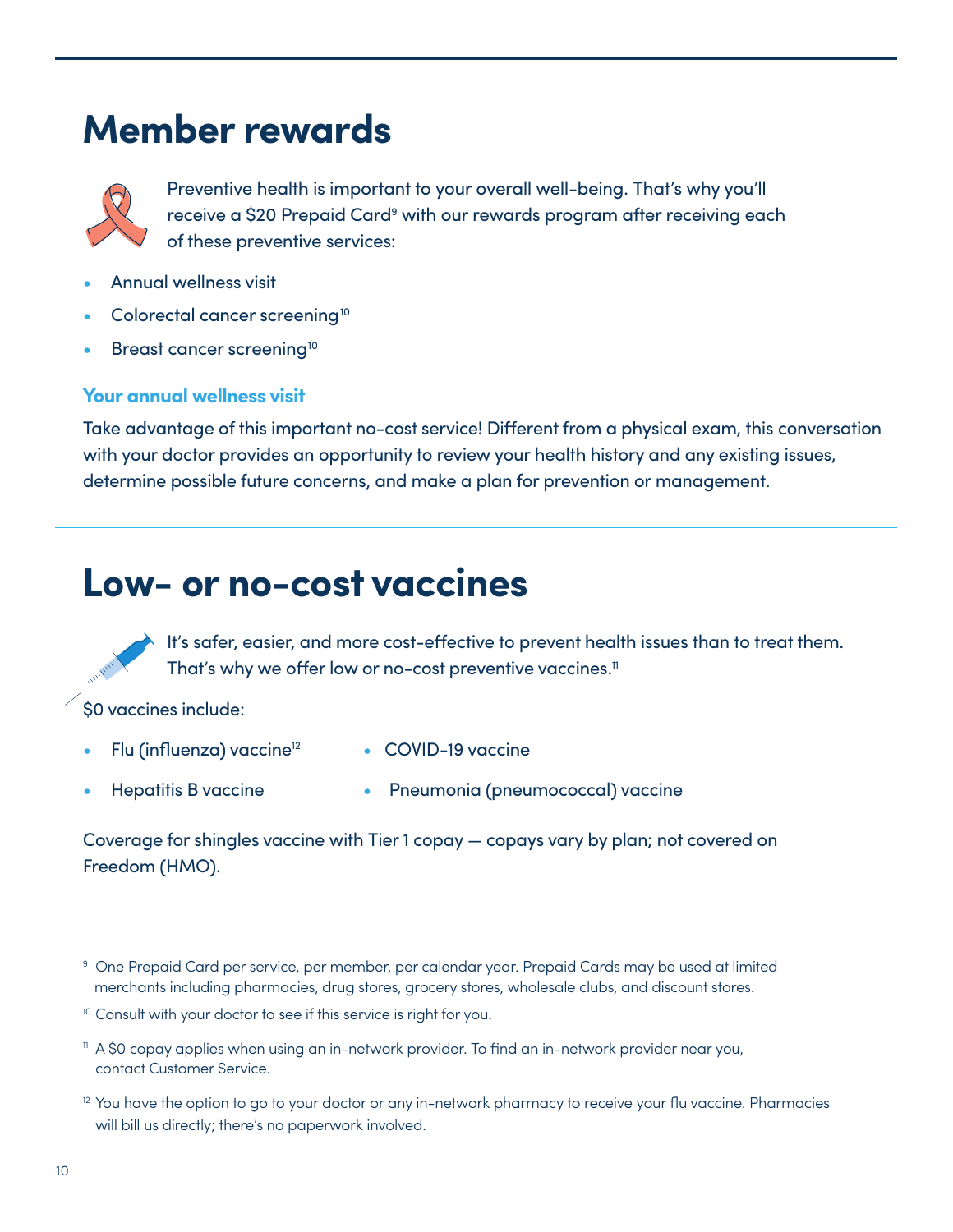### **Affordable diabetes management**



All Medicare Advantage plans cover the same diabetic supplies and medications that Original Medicare covers, such as glucose monitors, insulin, insulin pumps, and test strips. Your Highmark Blue Shield of Northeastern New York Medicare Advantage plan goes beyond this coverage to give you more opportunities to save and better manage your diabetes.

#### **Enhanced diabetes benefits**



**CMS Part D Senior Savings Model**

Usual copays for a broad range of insulins covered by your Part D benefit: 30-day supply of select insulin for \$30 at a preferred pharmacy or \$35 at a standard pharmacy

Note: Not covered on Freedom (HMO) or Freedom Basic (PPO).

#### **Save more**

Your copay is always \$0 for Part B supplies from in-network providers for:

- Glucose monitors
- Test strips
- **Lancets**
- **External insulin pumps**
- Therapeutic shoes or inserts (including fittings)
- Compression stockings

#### **Additional help**

We offer programs and one-on-one phone counseling to help you better manage your diabetes. Our nationally accredited care management team of registered nurses, health coaches, nutritionists, dietitians, social workers, health educators, and exercise physiologists can workwith you and your doctor — all at no cost. **Example 20**<br>
Usual copays for a broad<br>
30-day supply of select in<br>
a standard pharmacy<br>
Note: Not covered on Freedom (H.<br> **Save more**<br>
Your copay is always \$0 for Pare<br>
Clucose monitors<br>
• Test strips<br>
• Lancets<br>
• Extern

#### **Our care management programs and health professionals can help you:**

- Improve diabetes management
- Optimize your health and meet wellness goals
- Manage your weight and nutrition
- Receive active support, encouragement, and education
- Find doctors or other resources
-